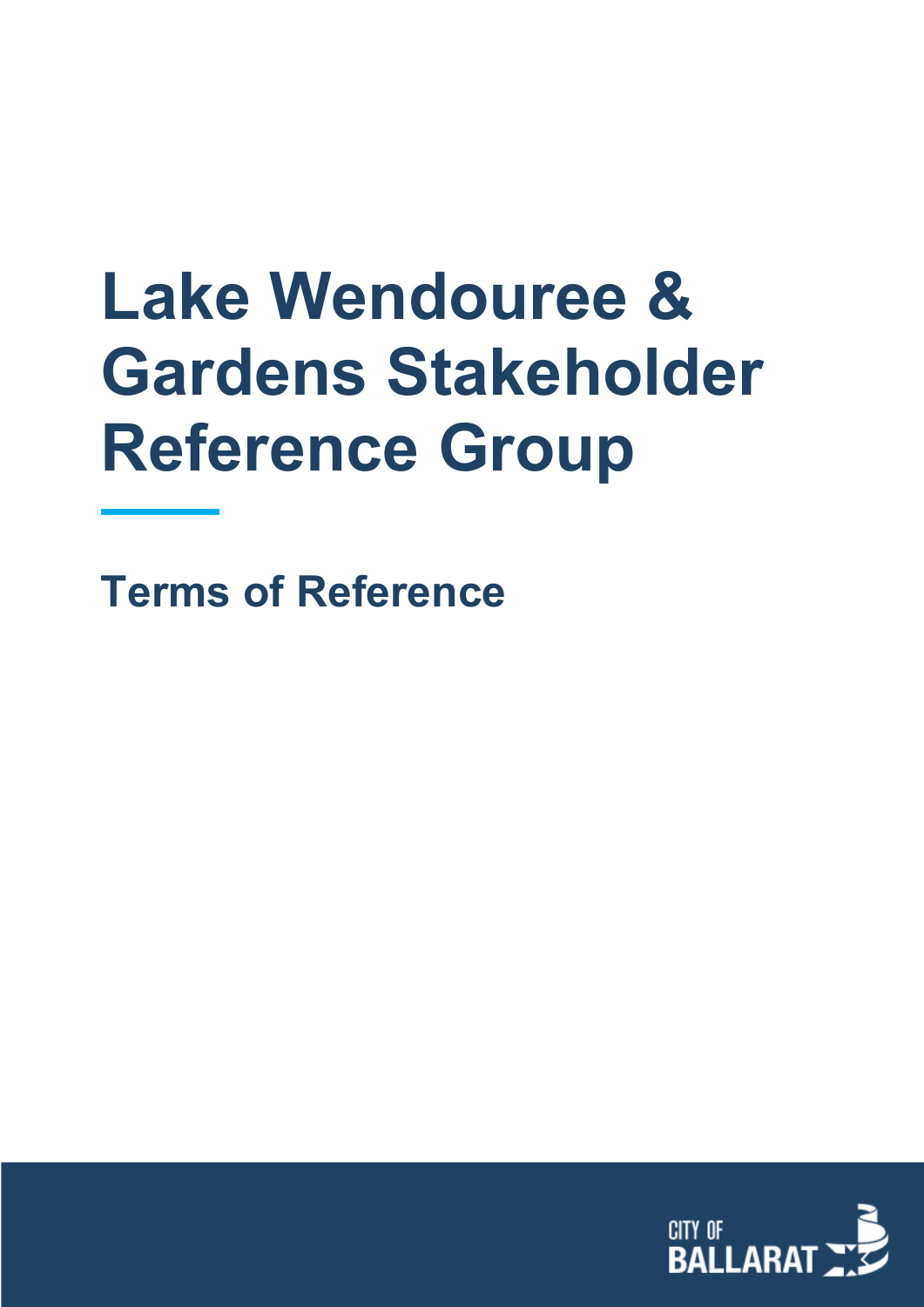# **Contents**

| 1.11             |  |
|------------------|--|
| 2.               |  |
| 3 <sub>1</sub>   |  |
| $\overline{4}$ . |  |
| 5 <sub>1</sub>   |  |
| 6.               |  |
| $\overline{7}$ . |  |
| 8.               |  |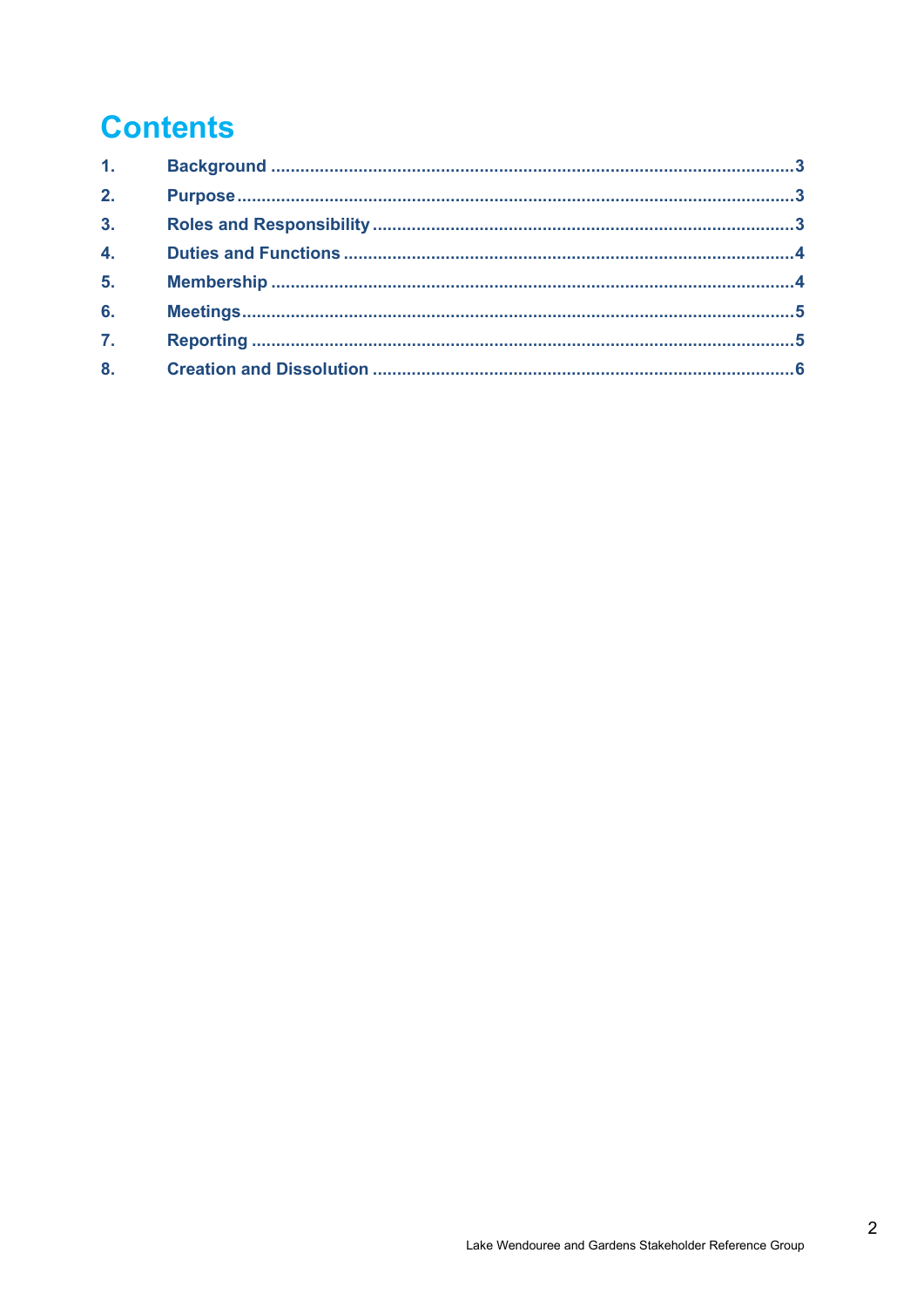# <span id="page-2-0"></span>**1. Background**

- 1.1 By this Terms of Reference document, the Ballarat City Council (Council) establishes the Lake Wendouree and Gardens Stakeholder Reference Group. (Reference Group)
- 1.2 Council recognises the importance of stakeholder consultation in relation to the Lake Wendouree and Gardens Stakeholder References held therein. Council has established this Reference Group as a means of consultation for matters relating to Lake Wendouree and Gardens.
- 1.3 The Reference Group has the functions and responsibilities as set out in this Terms of Reference document. This Terms of Reference document sets out the structure and basis on which the Reference Group can function.
- 1.4 This Terms of Reference document is authorised by a resolution R126/21 Council passed on 23 June 2021.

#### <span id="page-2-1"></span>**2. Purpose**

The Reference Group is established for the purpose of:

- 2.1 Seeking suitably qualified representatives of the Committee, that can provide a consultative forum to support policies, applications for development and commercial activity, with specific areas of management.
- 2.2 Managing the Precinct in order to preserve and enhance the environmental and cultural values, while providing residents and visitors with quality recreational, educational and cultural experiences with minimum cost to Council's ratepayers while attracting economic stimulus to the region's business.

# <span id="page-2-2"></span>**3. Roles and Responsibility**

The role of the Reference Group is to:

- 3.1 Ensure that the cultural, environmental and aesthetic values of the Precinct are maintained and enhanced.
- 3.2 Review applications for commercial licences and make recommendations to Council about their suitability and proposed terms and conditions.
- 3.3 Liaise with interest groups and respond to any other matters that are referred to the Group.
- 3.4 Reference Group members are expected to keep confidential all sensitive, commercial and personal information that the members may encounter while being a member of the Group, and not to act in any way that would bring the Council into disrepute.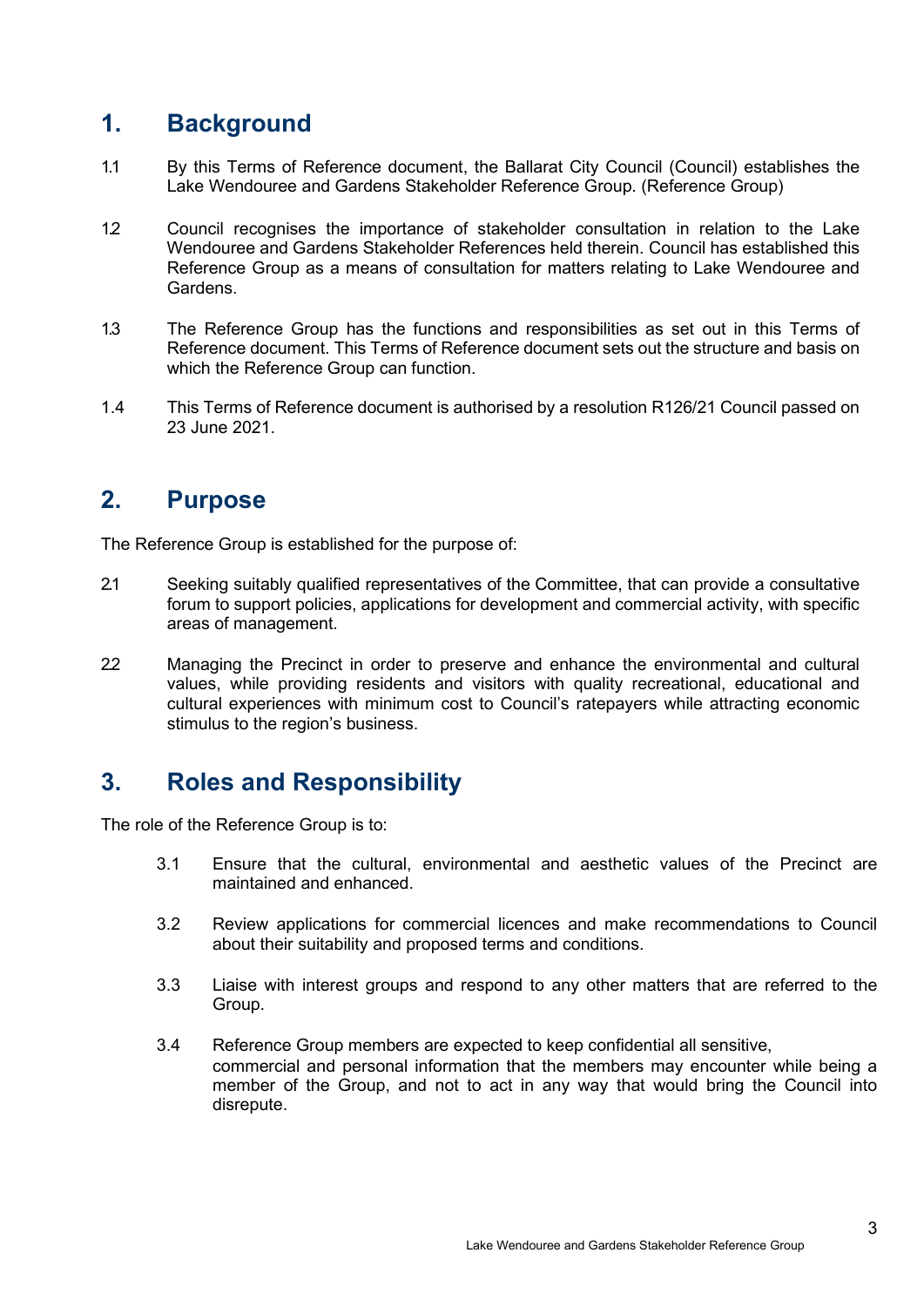# <span id="page-3-0"></span>**4. Duties and Functions**

4.1 The Reference Group is a consultative forum and hence consensus or other decision-making processes are not required.

#### <span id="page-3-1"></span>**5. Membership**

5.1 The Lake Wendouree and Gardens Stakeholder Reference Group will consist of a minimum of [8] members comprising of:

5.1.1. Up to three Councillors

- 5.1.2 Between eight (8) and fourteen (14) external representatives comprising of:
	- One representative of the Friends of the Ballarat Botanical Gardens;
	- One representatives of the Ballarat Botanical Gardens Tenants Group;
	- Two representatives of the Lake Wendouree Aquatic Association;
	- One representative from the Ballarat Associated Schools (BAS);
	- One representative of the Tramway Museum;
	- One representative of the Australian Ex-Prisoner Trustees;
	- One representative of the Ballarat Fish Acclimatisation Society (Trout Hatchery) optional; and
	- Up to six community representatives with expertise in fresh water ecology, native fauna management and/or heritage and cultural asset management would be an advantage.
	- Council Officers to assist and advise the Committee when necessary
		- o Director, Infrastructure and Environment;
		- o Supervisor Lake Wendouree; and
		- o Curator, Parks & Nursery
- 5.2 The Chief Executive Officer shall appoint a Council Officer to provide administrative support and guidance to the Reference Group.
- 5.3 A Council Officer appointed under clause 5.2 is not considered a member of the Reference Group.
- 5.4 A Councillor appointed to the Reference Group will be designated the Chairperson of the Group.
- 5.5 When the Chairperson is absent from a meeting, the other Councillor will chair the meeting, and in the event of their absence, the Reference Group may appoint any member to act as Chairperson for that meeting.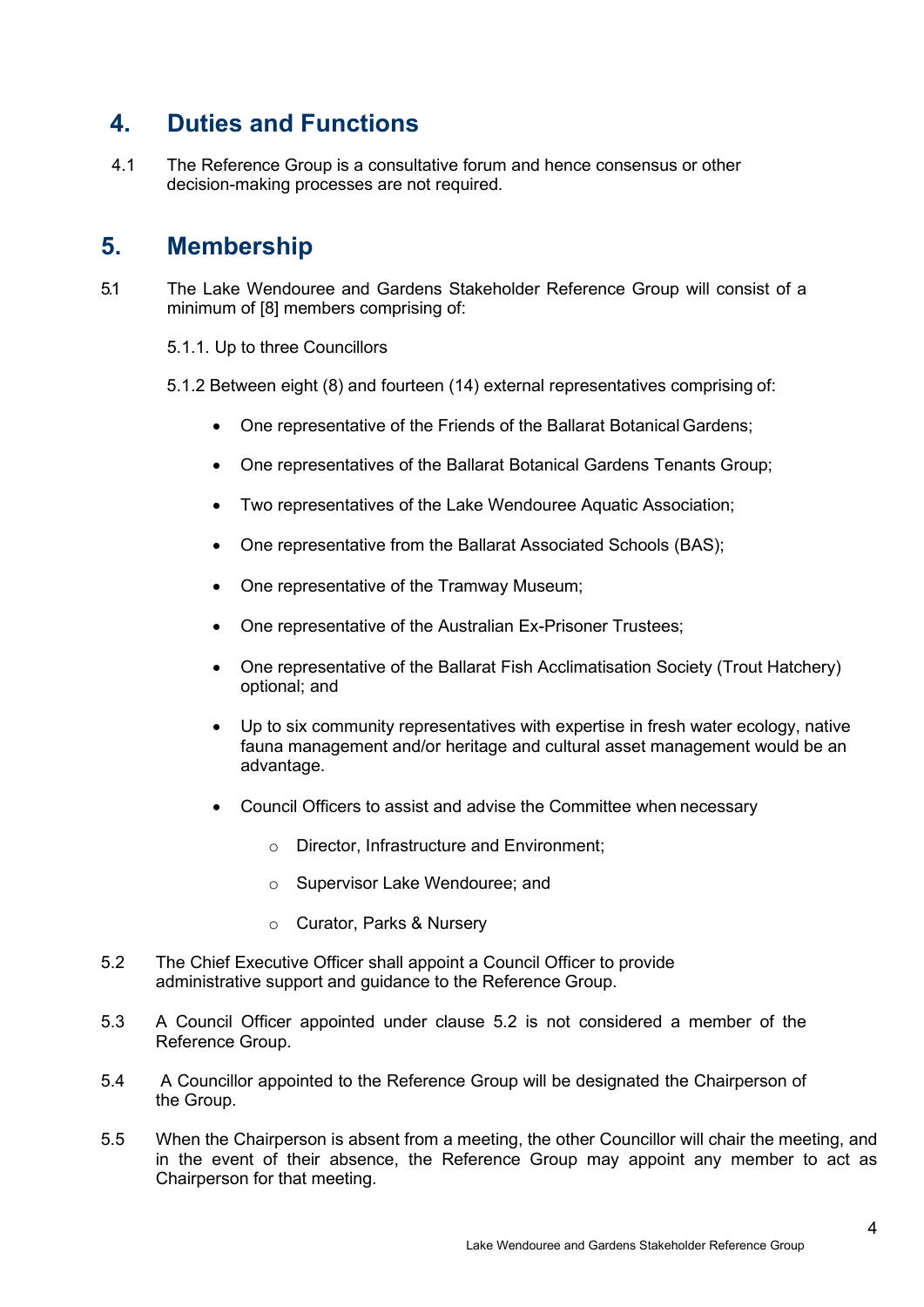5.6 Any Councillor can attend the meeting as an observer

### <span id="page-4-0"></span>**6. Meetings**

- 6.1 Unless Council resolves otherwise, Reference Group meetings will be conducted at the Group's discretion under the direction of the Chairperson.
- 6.2. The Reference Group shall meet on a quarterly basis and at such times and places as are necessary to enable it to exercise and discharge its functions as described herein.
- 6.3. The Chairperson will chair all Reference Group meetings.
- 6.4. The Chairperson is the authorised spokesperson for the Group.
- 6.5. The role of the Council Officer appointed under clause 5.2 includes:
	- 6.5.1 Maintaining a Register of Reference Group members, their date of appointment, reappointment and official positions (if any) held as a Reference Group member;
	- 6.5.2 Advising Reference Group members of term completion dates and their eligibility for reappointment as relevant;
	- 6.5.3 Acting as the contact point between Council and the Reference Group; and assisting with meeting the Reference Group's reporting requirements.
- 6.2 A quorum of the Reference Group will be half of the members plus one.

# <span id="page-4-1"></span>**7. Reporting**

- 7.1 The Reference Group is responsible for taking proper minutes of all meetings.
- 7.2 The Reference Group shall prepare and present to Council a report of its activities upon being requested to do so by Council.
- 7.3 In accordance with Council's Governance Rules, a Council Record of the matters discussed at meetings organised or hosted by Ballarat that involve Councillors and Council staff will be kept. The Record must be completed and sent to Civic Support within 48 hours. (Note – this only applies when a Councillor is in attendance.)